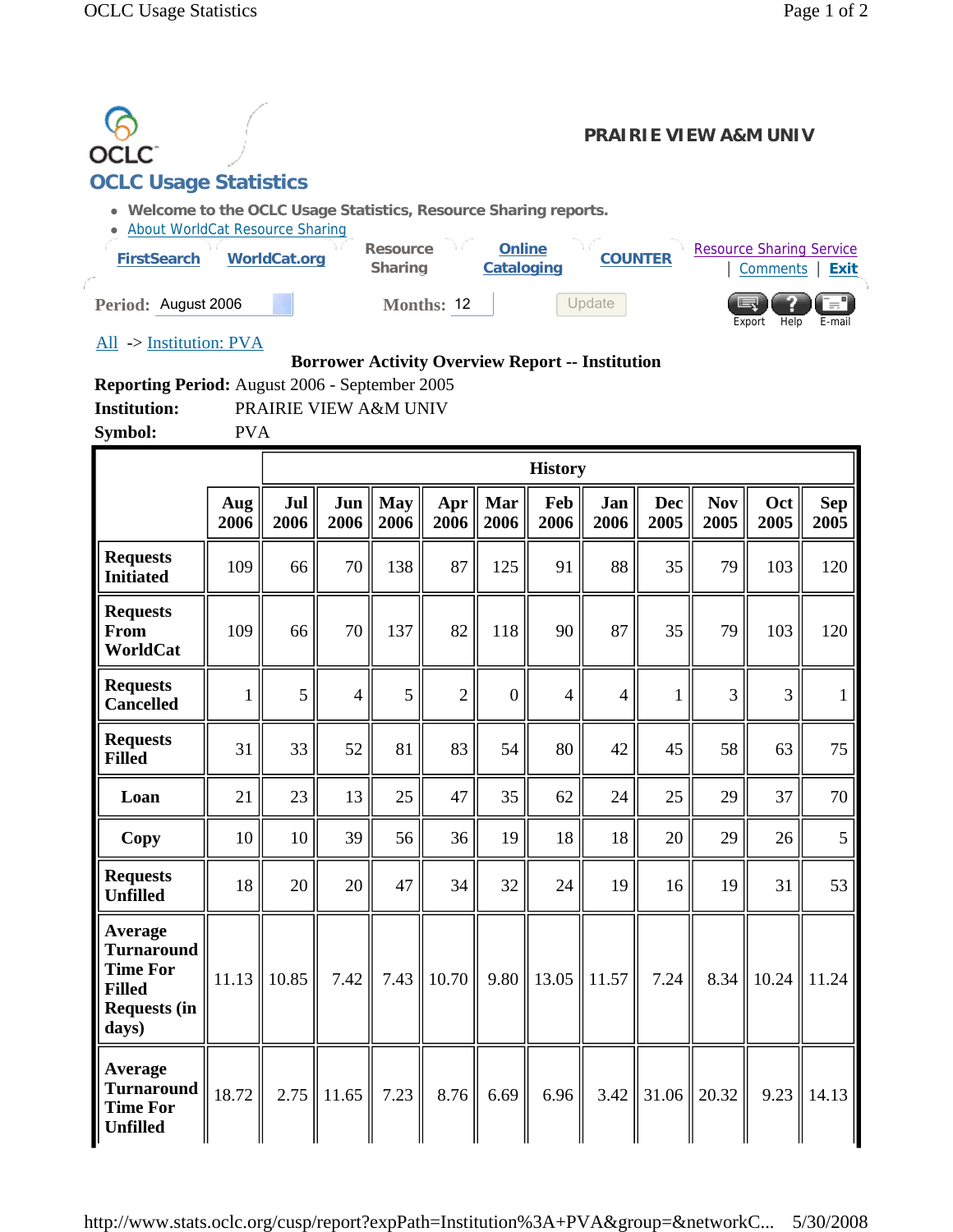

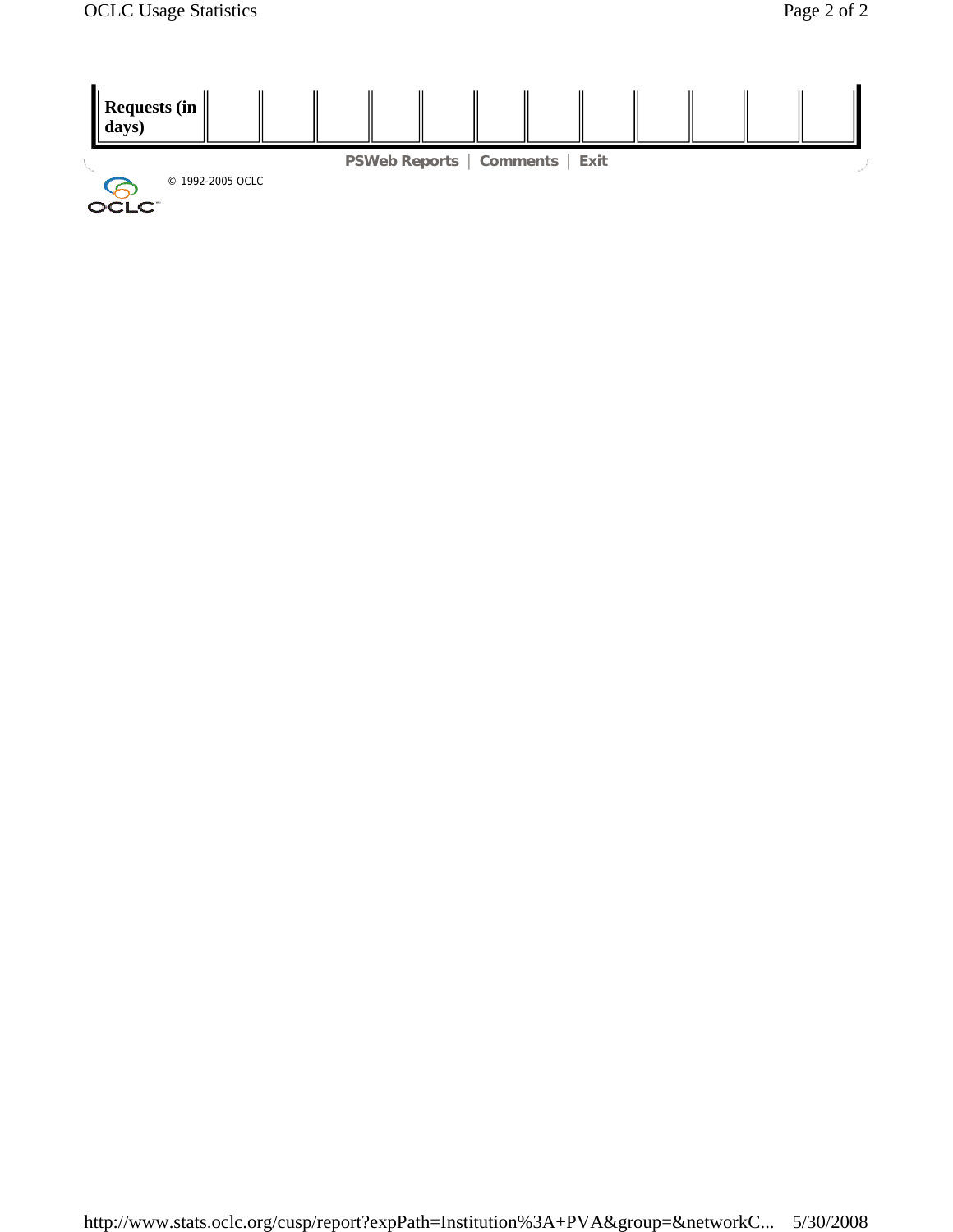

**Institution:** PRAIRIE VIEW A&M UNIV

**Symbol:** PVA

|                                                                                                         |                |                |                  |                    |             |             | <b>History</b> |                |                    |                    |             |                    |
|---------------------------------------------------------------------------------------------------------|----------------|----------------|------------------|--------------------|-------------|-------------|----------------|----------------|--------------------|--------------------|-------------|--------------------|
|                                                                                                         | Aug<br>2006    | Jul<br>2006    | Jun<br>2006      | <b>May</b><br>2006 | Apr<br>2006 | Mar<br>2006 | Feb<br>2006    | Jan<br>2006    | <b>Dec</b><br>2005 | <b>Nov</b><br>2005 | Oct<br>2005 | <b>Sep</b><br>2005 |
| <b>Requests</b><br><b>Received</b>                                                                      | 521            | 458            | 437              | 440                | 540         | 709         | 594            | 685            | 416                | 567                | 677         | 609                |
| <b>Requests</b><br><b>From</b><br>WorldCat                                                              | 518            | 458            | 434              | 437                | 538         | 701         | 576            | 682            | 413                | 563                | 672         | 605                |
| <b>Requests</b><br><b>Cancelled</b>                                                                     | 9              | $\overline{4}$ | 8                | 6                  | 14          | 9           | 14             | 22             | $\overline{4}$     | 11                 | 10          | 9                  |
| <b>Requests</b><br><b>Filled</b>                                                                        | 138            | 179            | 57               | 24                 | 183         | 213         | 226            | 158            | 44                 | 251                | 334         | 188                |
| Loan                                                                                                    | 138            | 179            | 57               | 19                 | 165         | 175         | 200            | 155            | 44                 | 241                | 318         | 179                |
| <b>Copy</b>                                                                                             | $\overline{0}$ | $\overline{0}$ | $\boldsymbol{0}$ | 5                  | 18          | 38          | 26             | $\overline{3}$ | $\overline{0}$     | 10                 | 16          | 9                  |
| <b>Requests</b><br><b>Unfilled</b>                                                                      | 341            | 294            | 353              | 394                | 389         | 500         | 323            | 580            | 319                | 321                | 336         | 414                |
| <b>Average</b><br><b>Turnaround</b><br><b>Time For</b><br><b>Filled</b><br><b>Requests (in</b><br>days) | 1.38           | 1.17           | 2.35             | 1.83               | 2.28        | 2.12        | 1.92           | 2.80           | 1.43               | 1.11               | 1.13        | 1.55               |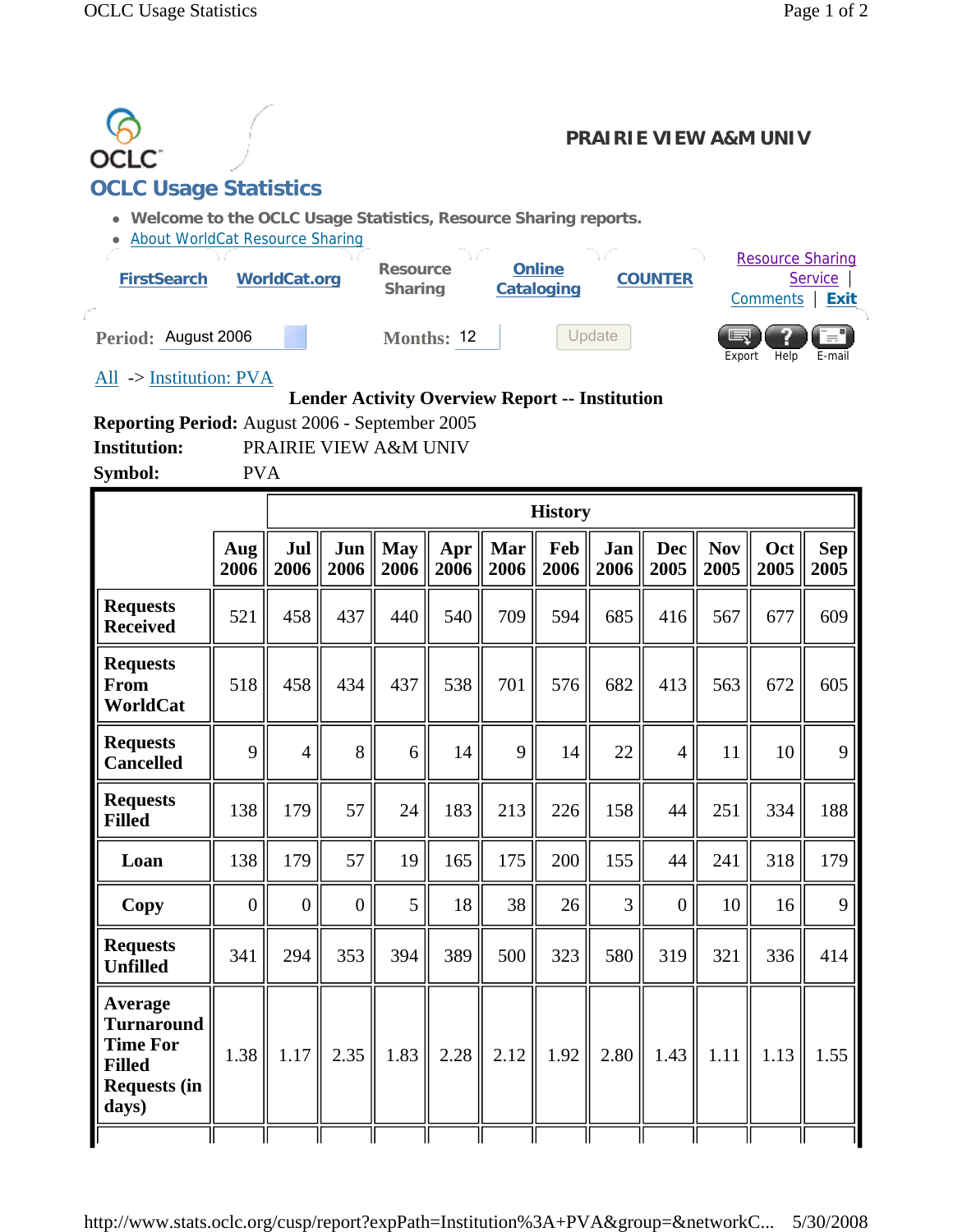| <b>Average</b><br>Turnaround<br>$\parallel$ Time For<br>Unfilled<br>Requests (in<br>days) | 2.71             | $3.36 \parallel 3.24 \parallel$ | 2.60 | $3.00 \parallel 2.97 \parallel$        |  |  | $1.86 \parallel 3.17 \parallel 1.50 \parallel 1.28 \parallel 0.96 \parallel$ | 2.71 |  |
|-------------------------------------------------------------------------------------------|------------------|---------------------------------|------|----------------------------------------|--|--|------------------------------------------------------------------------------|------|--|
|                                                                                           |                  |                                 |      | <b>PSWeb Reports   Comments   Exit</b> |  |  |                                                                              |      |  |
| OCLC <sup>-</sup>                                                                         | © 1992-2005 OCLC |                                 |      |                                        |  |  |                                                                              |      |  |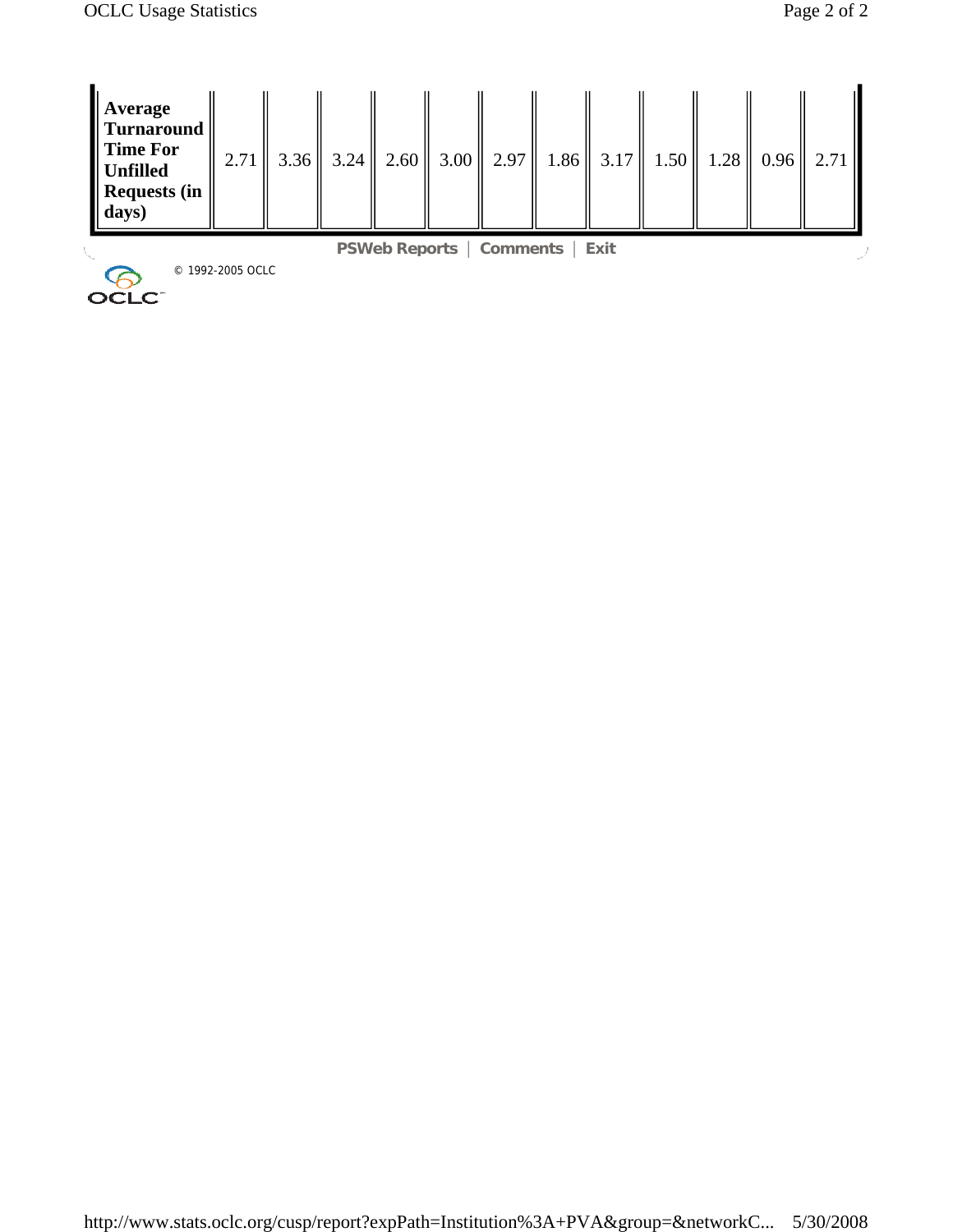

**Reporting Period:** August 2007 - September 2006 **Institution:** PRAIRIE VIEW A&M UNIV **Symbol:** PVA

**History Aug 2007 Jul 2007 Jun 2007 May 2007 Apr 2007 Mar 2007 Feb 2007 Jan 2007 Dec 2006 Nov 2006 Oct 2006 Sep 2006 Requests Initiated**  $\begin{bmatrix} 91 \end{bmatrix}$   $118$   $\begin{bmatrix} 75 \end{bmatrix}$   $42$   $\begin{bmatrix} 59 \end{bmatrix}$   $103$   $\begin{bmatrix} 125 \end{bmatrix}$   $80$   $\begin{bmatrix} 34 \end{bmatrix}$   $79$   $\begin{bmatrix} 90 \end{bmatrix}$   $145$ **Requests From WorldCat**  91 || 118 || 75 || 42 || 59 || 103 || 125 || 80 || 34 || 78 || 90 || 144 **Requests Cancelled**  $\begin{bmatrix} 0 & 1 & 0 & 1 & 0 & 1 \end{bmatrix}$   $\begin{bmatrix} 0 & 1 & 0 & 0 & 0 & 4 & 2 & 0 & 1 & 1 & 2 \end{bmatrix}$ **Requests Filled**  $\begin{bmatrix} 90 \\ 90 \end{bmatrix}$  66 52  $\begin{bmatrix} 52 \\ 35 \end{bmatrix}$  47 88 83 38 38 39 62 62 90 118 **Loan** 51 43 37 19 27 62 62 21 29 49 60 94 **Copy** 39 23 15 16 20 26 21 17 10 13 30 24 **Requests Unfilled**  $\begin{bmatrix} 29 \\ 24 \end{bmatrix}$   $\begin{bmatrix} 24 \\ 9 \end{bmatrix}$   $\begin{bmatrix} 13 \\ 11 \end{bmatrix}$   $\begin{bmatrix} 40 \\ 36 \end{bmatrix}$   $\begin{bmatrix} 36 \\ 17 \end{bmatrix}$   $\begin{bmatrix} 14 \\ 12 \end{bmatrix}$   $\begin{bmatrix} 44 \\ 42 \end{bmatrix}$   $\begin{bmatrix} 42 \\ 42 \end{bmatrix}$ **Average Turnaround Time For Filled Requests (in days)**  9.98  $\parallel$  12.03  $\parallel$  10.75  $\parallel$  9.83  $\parallel$  8.34  $\parallel$  9.45  $\parallel$  9.86  $\parallel$  14.18  $\parallel$  10.95  $\parallel$  10.71  $\parallel$  12.83  $\parallel$  15.91 **Average Turnaround**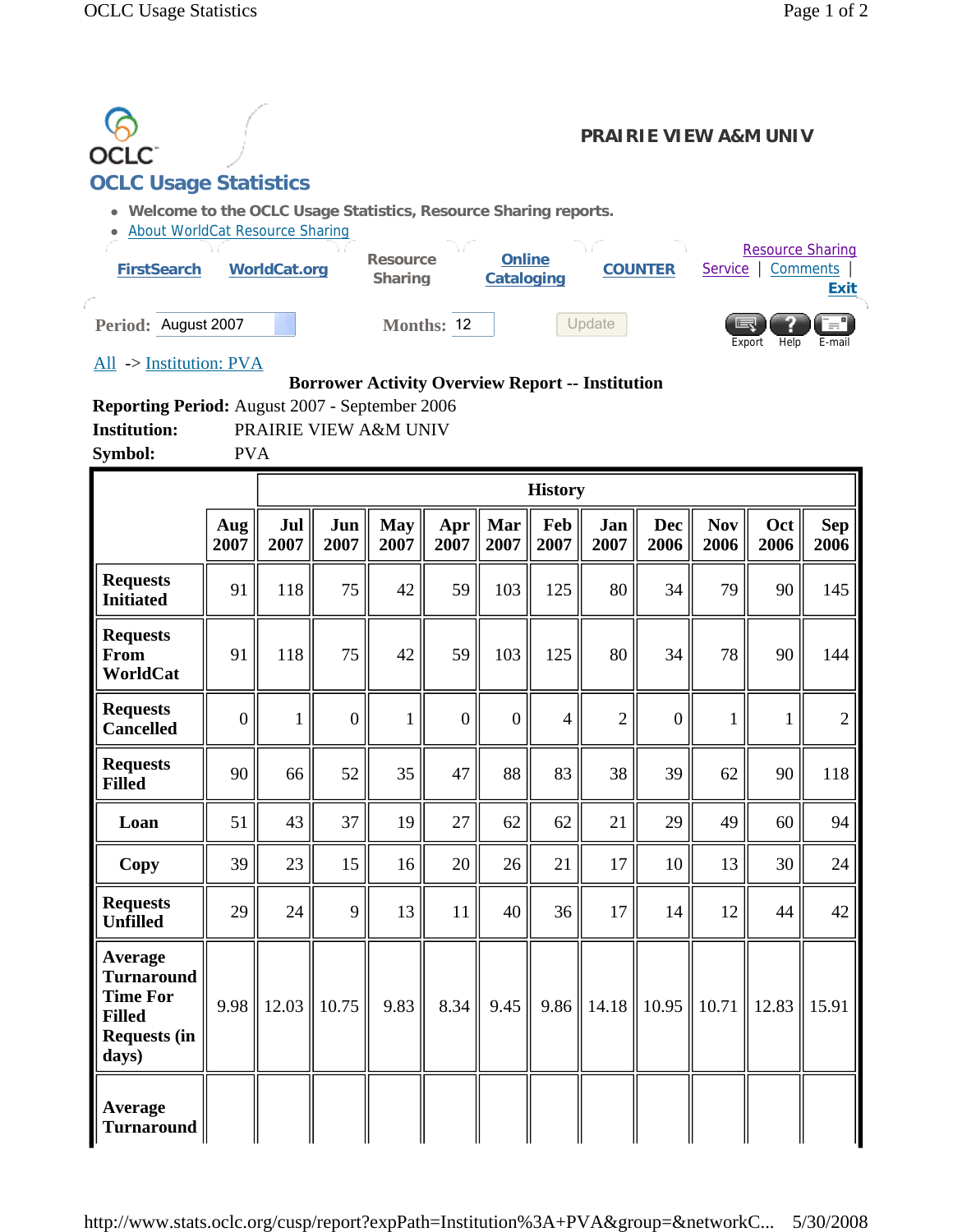| Time For<br>  Unfilled<br>Requests (in<br>$\parallel$ days) |                  | $8.45$   22.71 |                                 |  |        |  | $5.78$   16.08   12.73   6.00   4.44   23.59   15.36   47.42   26.48   13.00 |
|-------------------------------------------------------------|------------------|----------------|---------------------------------|--|--------|--|------------------------------------------------------------------------------|
|                                                             |                  |                | <b>PSWeb Reports   Comments</b> |  | ∣ Exit |  |                                                                              |
| OCLC <sup>-</sup>                                           | © 1992-2005 OCLC |                |                                 |  |        |  |                                                                              |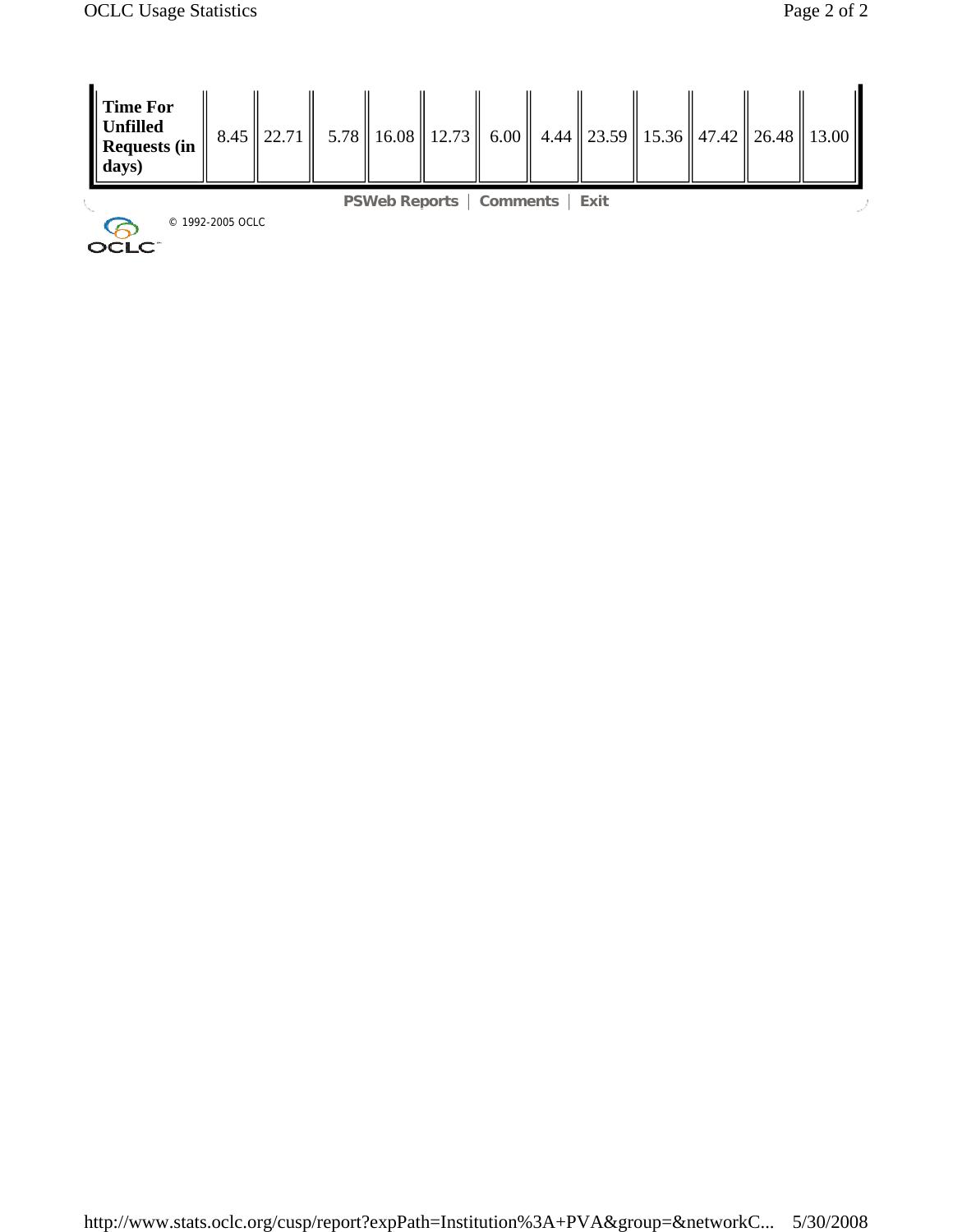

| рушрог.                                                                                          | 1 V 4          |                |                  |                    |                  |                |                |                  |                    |                    |                |                    |
|--------------------------------------------------------------------------------------------------|----------------|----------------|------------------|--------------------|------------------|----------------|----------------|------------------|--------------------|--------------------|----------------|--------------------|
|                                                                                                  |                |                |                  |                    |                  |                | <b>History</b> |                  |                    |                    |                |                    |
|                                                                                                  | Aug<br>2007    | Jul<br>2007    | Jun<br>2007      | <b>May</b><br>2007 | Apr<br>2007      | Mar<br>2007    | Feb<br>2007    | Jan<br>2007      | <b>Dec</b><br>2006 | <b>Nov</b><br>2006 | Oct<br>2006    | <b>Sep</b><br>2006 |
| <b>Requests</b><br><b>Received</b>                                                               | 478            | 364            | 456              | 408                | 506              | 600            | 583            | 607              | 347                | 513                | 686            | 570                |
| <b>Requests</b><br><b>From</b><br>WorldCat                                                       | 474            | 362            | 450              | 404                | 504              | 597            | 583            | 603              | 347                | 510                | 681            | 568                |
| <b>Requests</b><br><b>Cancelled</b>                                                              | 3              | 6              | 3                | $\overline{2}$     | 5                | $\overline{7}$ | 10             | 11               | 3                  | 9                  | 9              | 12                 |
| <b>Requests</b><br><b>Filled</b>                                                                 | 97             | 185            | 198              | 149                | 209              | 205            | 215            | 95               | 43                 | 114                | 198            | 102                |
| Loan                                                                                             | 97             | 185            | 198              | 149                | 209              | 205            | 215            | 95               | 43                 | 114                | 198            | 102                |
| Copy                                                                                             | $\overline{0}$ | $\overline{0}$ | $\boldsymbol{0}$ | $\overline{0}$     | $\boldsymbol{0}$ | $\overline{0}$ | $\overline{0}$ | $\boldsymbol{0}$ | $\overline{0}$     | $\overline{0}$     | $\overline{0}$ | $\overline{0}$     |
| <b>Requests</b><br><b>Unfilled</b>                                                               | 367            | 186            | 315              | 208                | 312              | 401            | 425            | 473              | 332                | 346                | 525            | 471                |
| Average<br><b>Turnaround</b><br><b>Time For</b><br><b>Filled</b><br><b>Requests (in</b><br>days) | 1.42           | 1.15           | 1.32             | 1.91               | 0.89             | 0.99           | 1.67           | 1.94             | 1.51               | 2.41               | 1.60           | 1.38               |
|                                                                                                  |                |                |                  |                    |                  |                |                |                  |                    |                    |                |                    |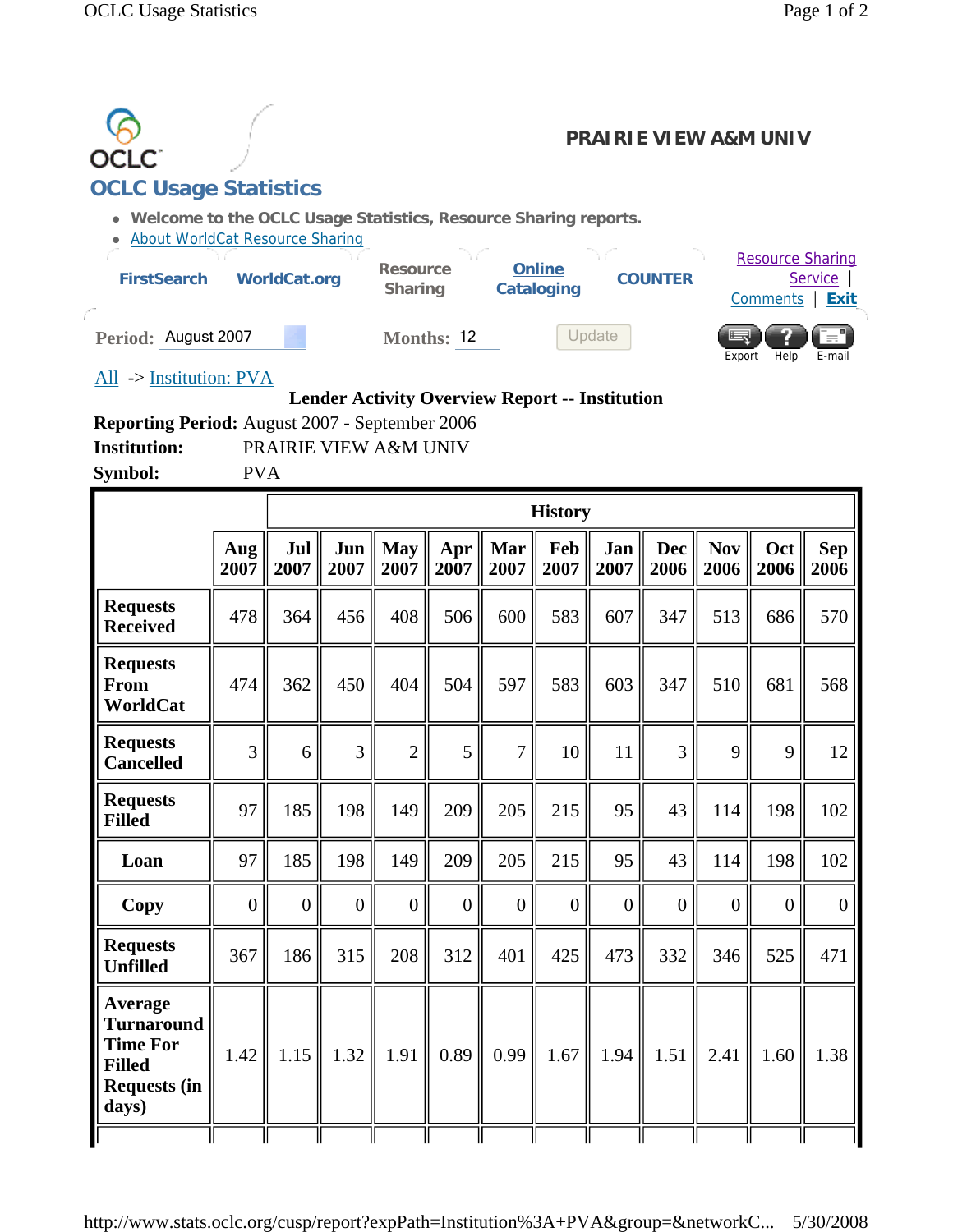| Average<br><b>Turnaround</b><br>$\parallel$ Time For<br>$\parallel$ Unfilled<br>Requests (in<br>days) | 1.80             | 1.62 | 1.99 |                                        | $2.08$   2.54   1.63   2.93 | 4.61 |  | 3.37 $\parallel$ 2.86 $\parallel$ 2.79 $\parallel$ 2.07 |
|-------------------------------------------------------------------------------------------------------|------------------|------|------|----------------------------------------|-----------------------------|------|--|---------------------------------------------------------|
|                                                                                                       |                  |      |      | <b>PSWeb Reports   Comments   Exit</b> |                             |      |  |                                                         |
| OCLC <sup>-</sup>                                                                                     | © 1992-2005 OCLC |      |      |                                        |                             |      |  |                                                         |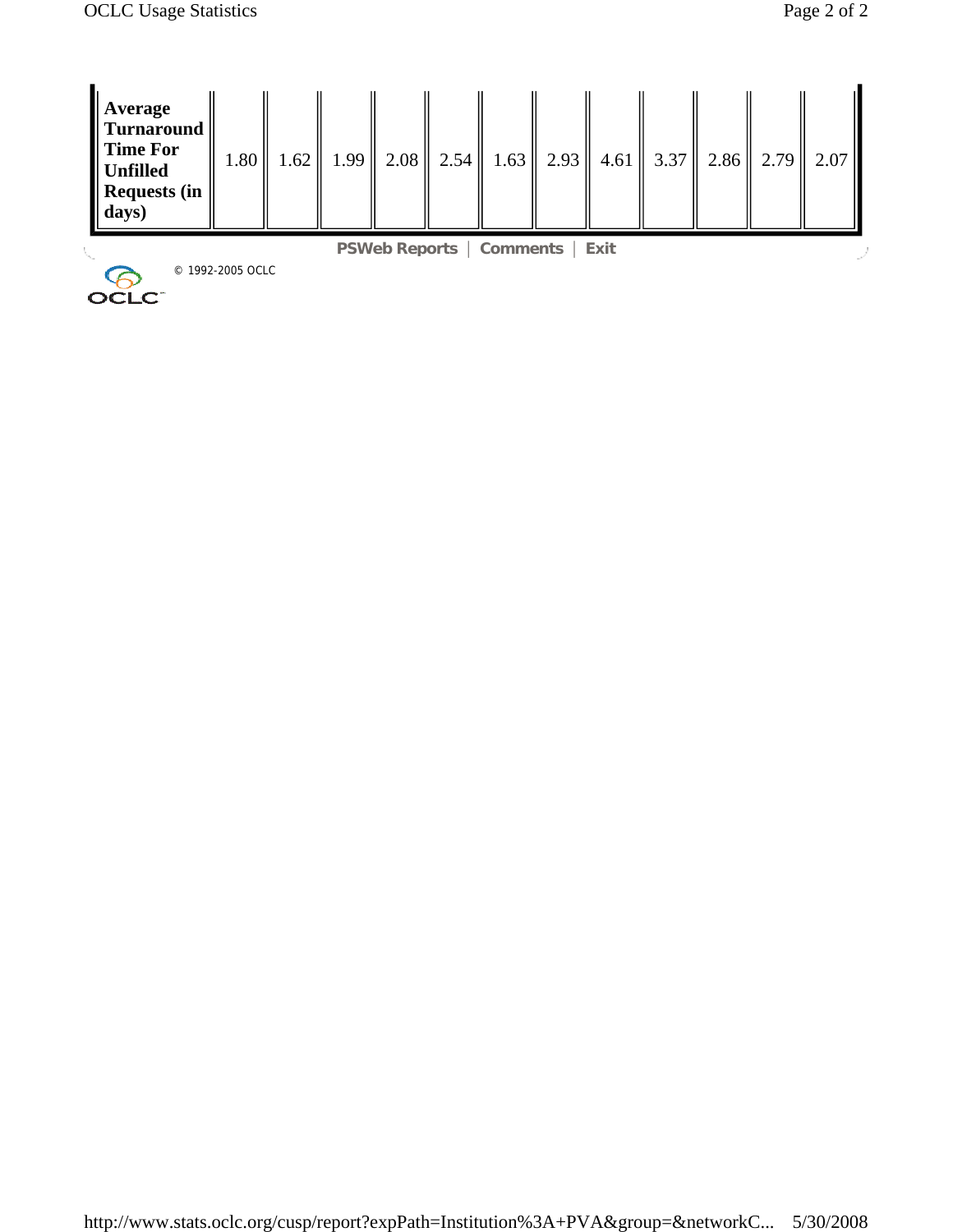| <b>OCLC</b><br><b>OCLC Usage Statistics</b> |                                                          |                                                                                              |                          |                | <b>PRAIRIE VIEW A&amp;M UNIV</b>              |
|---------------------------------------------|----------------------------------------------------------|----------------------------------------------------------------------------------------------|--------------------------|----------------|-----------------------------------------------|
| <b>FirstSearch</b>                          | • About WorldCat Resource Sharing<br><b>WorldCat.org</b> | • Welcome to the OCLC Usage Statistics, Resource Sharing reports.<br><b>Resource Sharing</b> | <b>Online Cataloging</b> | <b>COUNTER</b> | Resource Sharing Service   Comments  <br>Exit |
| Period: August 2008                         |                                                          | <b>Months: 12</b>                                                                            |                          | Update         | — 1<br>Help<br>Export<br>E-mail               |
| $\rightarrow$ Institution: PVA              |                                                          |                                                                                              |                          |                |                                               |
|                                             |                                                          | <b>Borrower Activity Overview Report -- Institution</b>                                      |                          |                |                                               |
|                                             | <b>Reporting Period:</b> August 2008 - September 2007    |                                                                                              |                          |                |                                               |
| <b>Institution:</b>                         |                                                          | PRAIRIE VIEW A&M UNIV                                                                        |                          |                |                                               |
| Symbol:                                     | <b>PVA</b>                                               |                                                                                              |                          |                |                                               |

|                               |               |                |                |                    |                |                | <b>History</b> |             |             |                    |             |                    |
|-------------------------------|---------------|----------------|----------------|--------------------|----------------|----------------|----------------|-------------|-------------|--------------------|-------------|--------------------|
|                               | Aug '<br>2008 | Jul<br>2008    | Jun<br>2008    | <b>May</b><br>2008 | Apr<br>2008    | Mar<br>2008    | Feb<br>2008    | Jan<br>2008 | Dec<br>2007 | <b>Nov</b><br>2007 | Oct<br>2007 | <b>Sep</b><br>2007 |
| <b>Requests Initiated</b>     | 187           | 137            | 70             | 36                 | 67             | 88             | 177            | 143         | 41          | 74                 | 78          | 82                 |
| <b>Requests From WorldCat</b> | 187           | 137            | 70             | 36                 | 67             | 88             | 177            | 143         | 41          | 74                 | 78          | 82                 |
| <b>Requests Cancelled</b>     |               | $\overline{0}$ | $\overline{0}$ | 0 <sup>1</sup>     | $\overline{2}$ | $\overline{4}$ | $\overline{2}$ | 6           | $\theta$    | $\overline{2}$     |             |                    |
| <b>Requests Filled</b>        | 109           | 61             | 47             | 26                 | 65             | 89             | 110            | 71          | 46          | 39                 | 57          | 61                 |
| Loan                          | 89            | 39             | 35             | 14                 | 24             | 34             | 66             | 49          | 15          | 21                 | 32          | 42                 |
| Copy                          | 20            | 22             | 12             | 12                 | 41             | 55             | 44             | 22          | 31          | 18                 | 25          | 19                 |
| <b>Requests Unfilled</b>      | 67            | 40             | 15             | 13                 | 26             | 26             | 54             | 34          | 11          | 16                 | 23          | 28                 |
|                               |               |                |                |                    |                |                |                |             |             |                    |             |                    |

http://www.stats.oclc.org/cusp/report?expPath=Institution%3A+PVA&group=&networkCode=&stateCode=&countryCode=&re... 9/3/2008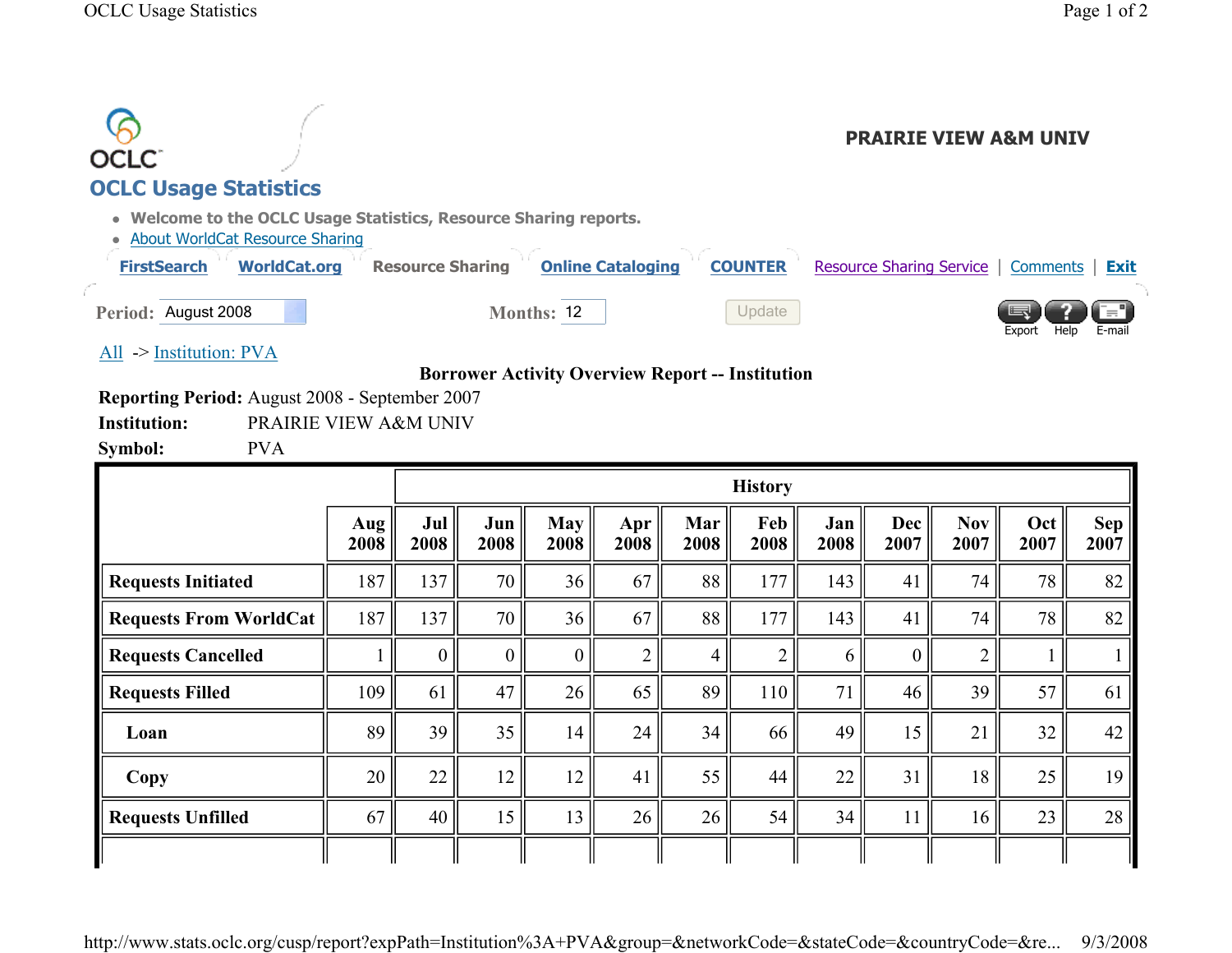| Average Turnaround<br>Time For Filled Requests<br>$\parallel$ (in days) | 10.25 |        |       | $9.28$    11.13    11.88    14.57    14.54 |      |      | $11.27$   10.27 | 10.98  | 8.59  | $7.09$ $\parallel$ | 13.48 |
|-------------------------------------------------------------------------|-------|--------|-------|--------------------------------------------|------|------|-----------------|--------|-------|--------------------|-------|
| Average Turnaround<br>Time For Unfilled<br>Requests (in days)           | 6.00  | $3.30$ | 21.20 | 33.00                                      | 9.23 | 3.69 | $9.59$   18.21  | $5.82$ | 18.75 | 14.78              | 8.29  |

**PSWeb Reports** | **Comments** | **Exit**

© 1992-2005 OCLC

J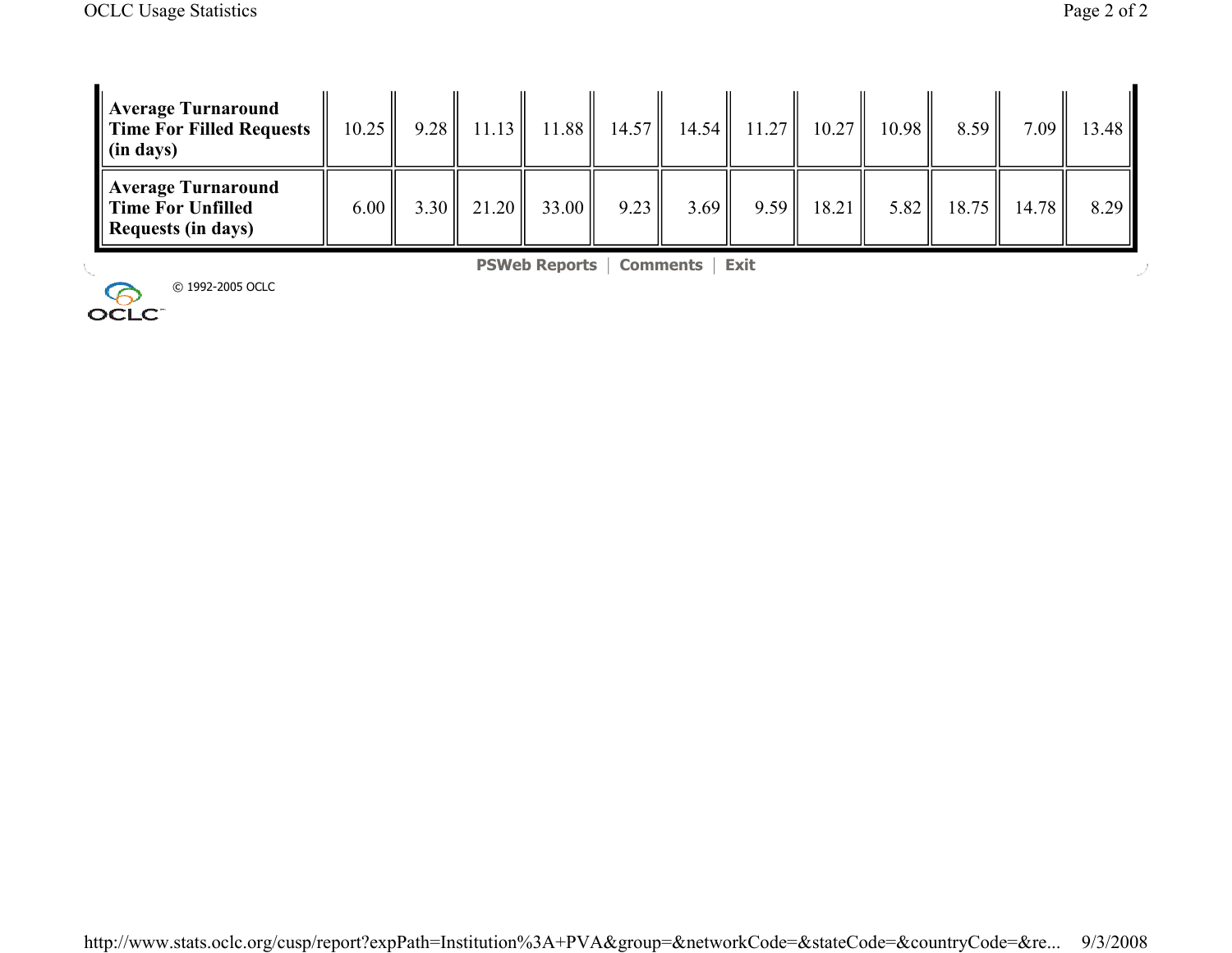|                                                                                     |                                                                                                                          |                | <b>PRAIRIE VIEW A&amp;M UNIV</b>                      |
|-------------------------------------------------------------------------------------|--------------------------------------------------------------------------------------------------------------------------|----------------|-------------------------------------------------------|
| OCLC <sup>.</sup>                                                                   |                                                                                                                          |                |                                                       |
| <b>OCLC Usage Statistics</b>                                                        |                                                                                                                          |                |                                                       |
| <b>About WorldCat Resource Sharing</b><br><b>FirstSearch</b><br><b>WorldCat.org</b> | • Welcome to the OCLC Usage Statistics, Resource Sharing reports.<br><b>Online Cataloging</b><br><b>Resource Sharing</b> | <b>COUNTER</b> | <b>Resource Sharing Service</b><br>Comments  <br>Exit |
| Period: August 2008                                                                 | <b>Months: 12</b>                                                                                                        | Update         | r="<br>Help<br>E-mail<br>Export                       |
| All $\rightarrow$ Institution: PVA                                                  |                                                                                                                          |                |                                                       |
|                                                                                     | <b>Lender Activity Overview Report -- Institution</b>                                                                    |                |                                                       |
| <b>Reporting Period:</b> August 2008 - September 2007                               |                                                                                                                          |                |                                                       |

**Institution:** PRAIRIE VIEW A&M UNIV

**Symbol:** PVA

|                               |                 |                |                |                    |                |             | <b>History</b> |                |                    |                    |                |                    |
|-------------------------------|-----------------|----------------|----------------|--------------------|----------------|-------------|----------------|----------------|--------------------|--------------------|----------------|--------------------|
|                               | Aug<br>2008     | Jul<br>2008    | Jun<br>2008    | <b>May</b><br>2008 | Apr<br>2008    | Mar<br>2008 | Feb<br>2008    | Jan<br>2008    | <b>Dec</b><br>2007 | <b>Nov</b><br>2007 | Oct<br>2007    | <b>Sep</b><br>2007 |
| <b>Requests Received</b>      | 388             | 435            | 415            | 380                | 445            | 521         | 611            | 609            | 322                | 479                | 620            | 553                |
| <b>Requests From WorldCat</b> | 384             | 431            | 414            | 377                | 443            | 517         | 608            | 606            | 321                | 477                | 619            | 549                |
| <b>Requests Cancelled</b>     | 12              | 10             | $\overline{2}$ | 6                  | $\overline{0}$ | 5           | 4              | 8              | C                  | 5                  | 9              | 6                  |
| <b>Requests Filled</b>        | 3               | 121            | 170            | 94                 | 127            | 115         | 178            | 180            | 101                | 162                | 240            | 195                |
| Loan                          | 3               | 121            | 170            | 94                 | 127            | 115         | 178            | 180            | 101                | 162                | 240            | 195                |
| Copy                          | 0 <sup>  </sup> | $\overline{0}$ | $\Omega$       | $\overline{0}$     | $\overline{0}$ | $\Omega$    | $\overline{0}$ | $\overline{0}$ | $\Omega$           | $\overline{0}$     | $\overline{0}$ | $\Omega$           |
| <b>Requests Unfilled</b>      | 405             | 291            | 257            | 258                | 340            | 407         | 437            | 484            | 154                | 369                | 391            | 298                |
|                               |                 |                |                |                    |                |             |                |                |                    |                    |                |                    |

http://www.stats.oclc.org/cusp/report?expPath=Institution%3A+PVA&group=&networkCode=&stateCode=&countryCode=&re... 9/3/2008